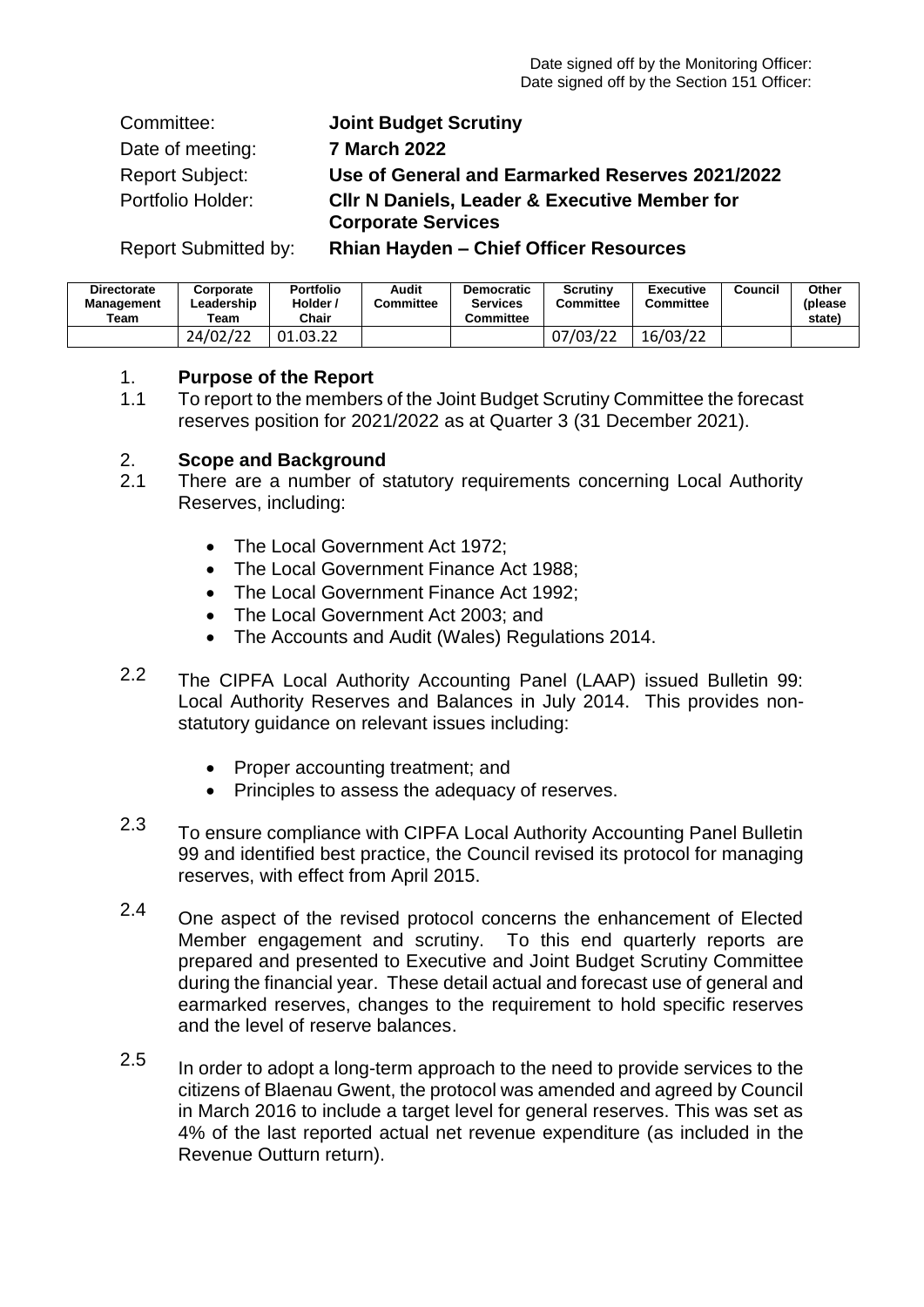## 3. **Options for Recommendation**

- 3.1 That the Joint Budget Scrutiny Committee considers the forecast use of general and earmarked reserves for 2021/2022 and:
	- consider the impact of the £4.649m favourable variance for 2021/2022 would have on the budgeted contribution to the General Reserve;
	- note the forecast increase of the General Reserve in 2021/2022 to £12.402m, being 9.39% of net revenue expenditure, above the 4% target level;
	- Consider the need for ongoing prudent financial management to support the Medium Term Financial Strategy and the financial resilience of the Council; and
	- continue to challenge budget overspends and implement appropriate service Action Plans, where required.
- 3.2 Maintenance of general reserves at an adequate level is crucial to the Council being able to meet future liabilities arising from risks for which specific provision has not been made.

## 4. **Evidence of how does this topic supports the achievement of the Corporate Plan / Statutory Responsibilities / Blaenau Gwent Wellbeing Plan**

### 4.1 **National Well-being Goals**

The management of earmarked and general reserves (in recognition of the need to plan for known or predicted future obligations, unexpected events or emergencies), allows the Authority to deliver services in pursuance of its obligations under the national well-being goals.

#### 4.2 **Corporate Priorities**

This report supports the Council Corporate Plan 2020/22 proposed outcome statement "An ambitious and Innovative Council delivering the quality services we know matter to our communities".

### 5. **Implications Against Each Option**

#### 5.1 **Financial Impact**

5.1.1 Section 6 provides an overall summary of the forecast financial position in relation to the balances in general and earmarked reserves at 31 March 2022.

5.1.2 revenue expenditure, which is above the 4% target level of £5.284m. Table The general reserve opening balance of £7.553m represents 5.72% of net 1 at 6.1.3 (below) shows the forecast position for the general reserve at yearend 2021/2022 to be an increase of £4.849m, to £12.402m. This balance would represent 9.39% of net revenue expenditure £7.118m above the 4% target level of £5.284m, indicating further progress towards strengthening the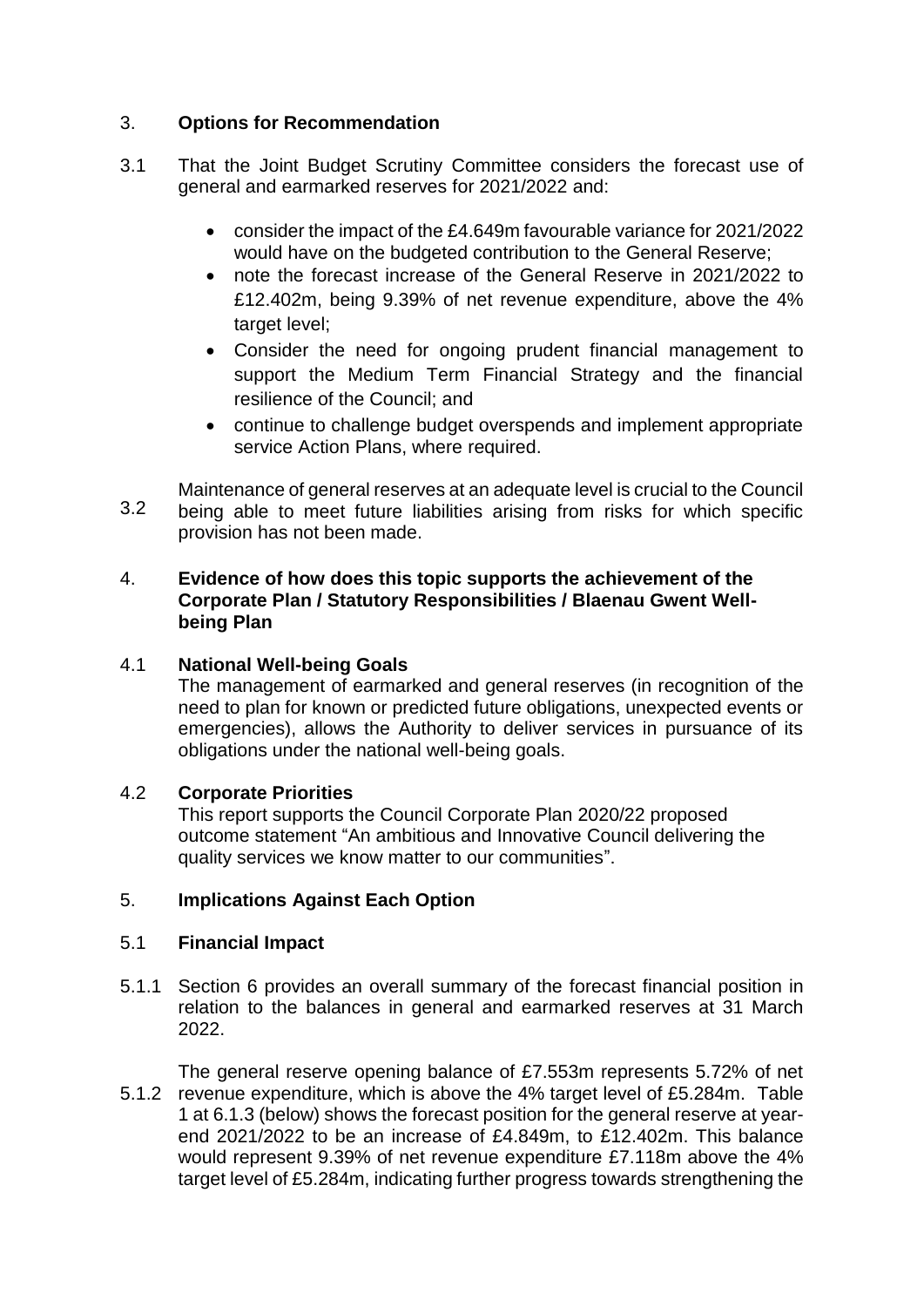financial resilience of the Council and providing a buffer to deal with unexpected future issues.

- 5.1.3 The forecast increase in general reserves is a result of:
	- currently forecast net portfolio underspends of £4.649m and;
	- an agreed budget contribution in 2021/22 of £0.200m to support medium term financial planning and strengthen the Council's financial resilience
- 5.1.4 Table 2 at 6.1.6 (below) shows the forecast level of specific/earmarked reserves at 31 March 2022 to be £21.065m, an in year increase of £0.284m.
- 5.1.5 Table 3 at 6.1.8 (below) shows the forecast level of specific/earmarked reserves per reserve category at 31 March 2022. Further details of earmarked reserve movements are included in Appendix 1.
- 5.1.6 Significant elements of these earmarked sums relate to grant funding held in respect of specific projects or services that will be utilised in delivering the relevant service outcomes. In future years, it is probable that there will be restrictions on public spending in order to mitigate the extraordinary levels of borrowing incurred by Central Government in dealing with Covid-19. It would therefore be prudent to retain appropriate levels of earmarked and general reserves to assist with a funding situation potentially similar to that experienced during the last decade.

#### 5.2 **Risk**

- 5.2.1 The Council must ensure an appropriate level and use of reserves to support its financial sustainability and to meet future liabilities arising from risks for which a specific provision has not been made.
- 5.2.2 The 2021/2022 budget includes a planned increase in the general reserve of £0.2m and in earmarked reserves of £1.054m. Additional increases to the general reserve of £0.2m per annum are planned for the life of the current Medium Term Financial Strategy. However potential ongoing cost pressures and reductions in income associated with the response to Covid-19 may adversely impact on the Council's ability to maintain and increase the level of reserves.
- 5.2.3 Failure to comply with the requirements set out in CIPFA LAAP Bulletin 99: *Local Authority Reserves and Balances*, which include the implementation of a clear protocol for the establishment, use, control and review of reserves, could result in adverse comments by regulators.
- 5.2.4 A protocol for the management of reserves was adopted in April 2015 to mitigate the risk of non-compliance with CIPFA LAAP Bulletin 99 and identified best practice.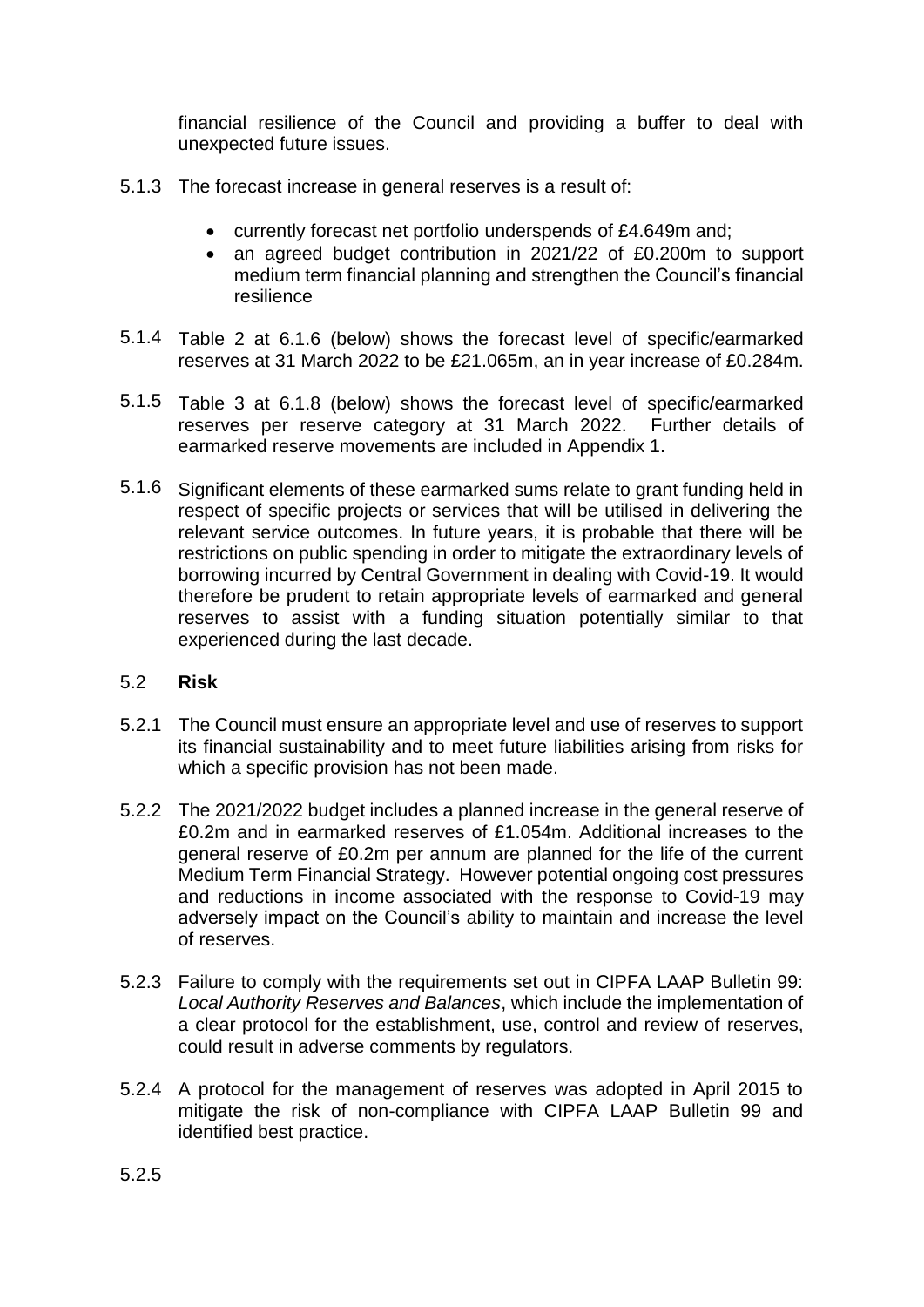In the short-term, the level and adequacy of reserves are regularly reviewed and monitored through regular outturn/ forecast reporting. In the medium term, reserves are assessed as part of the budget-setting process and the Medium Term Financial Strategy, which includes provision for an increase in reserves of £0.2m per annum over the life of the Strategy.

## 5.2.6

There is a risk that failure to maintain reserves at an appropriate level will attract adverse criticism from regulators. This risk can be mitigated by application of the Council's Reserves Policy including increases to the General Reserve if required.

- 5.3 **Legal**
- 5.3.1 The Local Government Finance Act 1992 requires authorities in England and Wales to have regard to the level of reserves needed for meeting estimated future expenditure when calculating the budget requirement.
- 5.3.2 Section 25 of the Local Government Act 2003 places a duty on chief finance officers' to report on the robustness of estimates and adequacy of reserves when the authority is considering its budget requirement.
- 5.3.3 Section 114 of the Local Government Finance Act 1988 requires the chief finance officer to report to all the authority's councillors if there is or is likely to be unlawful expenditure or an unbalanced budget. This would include situations where reserves have become seriously depleted and it is forecast that the authority will not have the resources to meet its expenditure in a particular financial year.

# 5.4 **Personnel**

There are no direct personnel/staffing implications arising out of this report.

# 6. **Supporting Evidence**

- 6.1 Performance Information and Data
- 6.1.1 The level of the Council's general reserve disclosed in the statutory accounts for the financial year ended 31 March 2021 was £7.553m equating to 5.72% of net revenue expenditure (as reported in the 2020/2021 Revenue Outturn forms). The current 4% target level of general reserves is £5.284m.

6.1.2 Quarter 3) indicates a surplus of £4.649m. The revenue budget forecast year-end position for 2021/2022 (as at end of

6.1.3 reserve at 31 March 2022 would be as follows: Therefore, the potential impact on the forecast outturn position for the general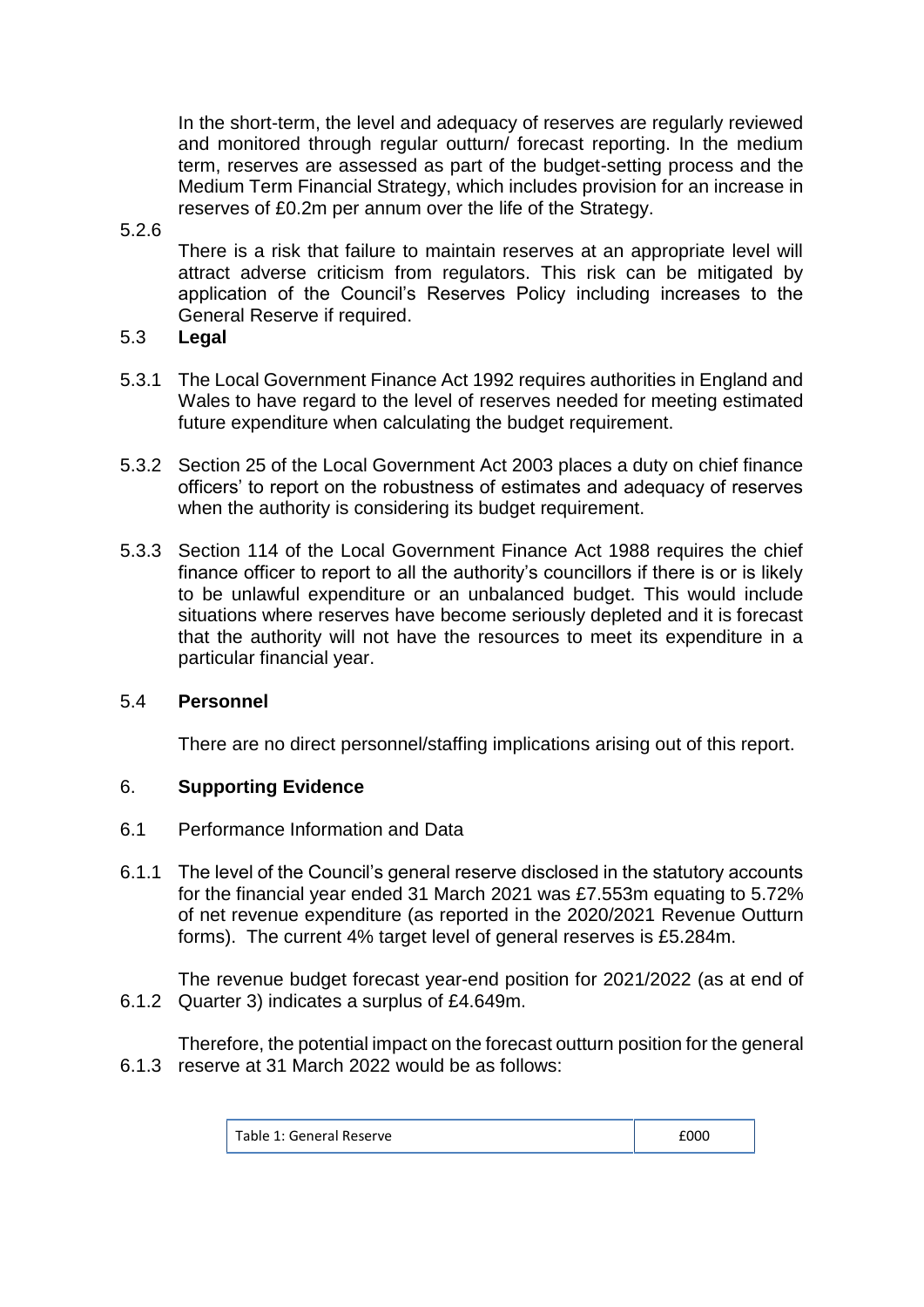| Balance at 31 March 2021                               | 7,553  |
|--------------------------------------------------------|--------|
| <b>Budgeted Contribution to General Reserve</b>        | 200    |
| Contribution to the Reserve: Net Portfolio Underspends | 4.649  |
| Forecast Balance at 31 March 2022                      | 12,402 |

- 6.1.4 Appendix 1 gives details of the total earmarked reserves held at the start of the 2021/2022 financial year (£20.781m) with actual reserve movements to the end of quarter 3 (31 December 2022) and forecast movements to 31 March 2022.
- 6.1.5 The level of earmarked reserves has been determined in accordance with the agreed reserves protocol. The level of earmarked reserves available to the Authority is forecast to increase by £0.284m in 2021/2022.
- 6.1.6 The current summary forecast outturn position for earmarked reserves at 31 March 2022 is as follows:

| Table 2: Earmarked Reserves                        | £000   |  |
|----------------------------------------------------|--------|--|
| Balance at 31 March 2021                           | 20,781 |  |
| <b>Budgeted Contribution to Earmarked Reserves</b> | 1,054  |  |
| Reserve Adjustments                                | 247    |  |
| Actual Expenditure to Q3                           | (424)  |  |
| Forecast Expenditure to Q4                         | (593)  |  |
| Provisional Balance at 31 March 2022               | 21,065 |  |

6.1.7 For those reserves that have been utilised to fund actual expenditure to 31 December 2022 (£0.424m), details of the expenditure funded have been provided in Appendix 2. Details of increases in earmarked reserves (£0.247m) have been provided in Appendix 3.

6.1.8 The current summary forecast outturn position for the categories of specific/earmarked reserves at 31 March 2022 is as follows: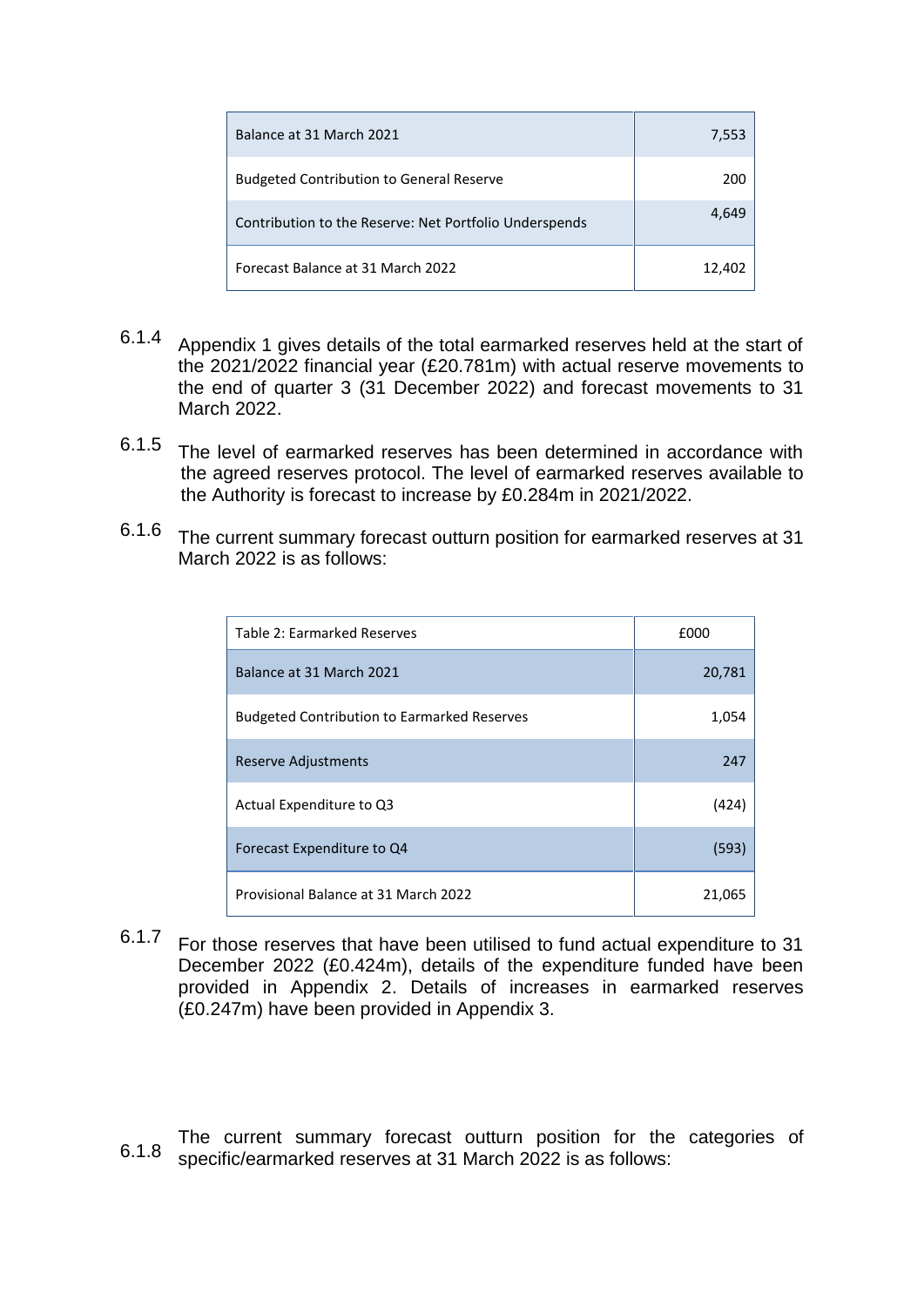| Table 3: Summary of Provisional Earmarked Reserve Balances<br>at 31 March 2022 | £000   |
|--------------------------------------------------------------------------------|--------|
| Earmarked for Capital Purposes                                                 | 745    |
| Usable Earmarked Revenue Reserves                                              | 13,335 |
| Unusable Earmarked Revenue Reserves                                            | 5,136  |
| Revenue Grants and Contributions Unapplied                                     | 1,849  |
| Provisional Balance at 31 March 2022                                           | 21.065 |

- 6.1.9 The reserve categories are summarised as follows:
	- Earmarked for Capital Purposes are to meet expenditure or liabilities arising on Capital schemes;
	- Usable Earmarked Revenue Reserves can be applied to fund revenue expenditure on specific schemes or services. These are retained at the discretion of the Council for known or potential liabilities and projects;
	- Unusable Earmarked Revenue Reserves represent sums held by the Council but cannot be applied generally or specifically to fund services.
	- Revenue Grants and Contributions Unapplied have yet to be applied to the specific scheme or service to which they relate, and cannot be applied to fund items other than those for which they were received.

## **Expected outcome for the public**

- 6.2
- 6.2.1 The management of earmarked and general reserves (in recognition of the need to plan for known or predicted future obligations, unexpected events or emergencies), helps demonstrate stewardship of the Authority's resources and its ability to provide services to the local community.
- 6.3 **Involvement** *(consultation, engagement, participation)* Not applicable.
- 6.4 **Thinking for the Long term** *(forward planning)*
- 6.4.1 Stewardship of the Authority's resources allows for the provision of services to the local community in the short and long term.
- 6.5 **Preventative focus**  Not applicable.